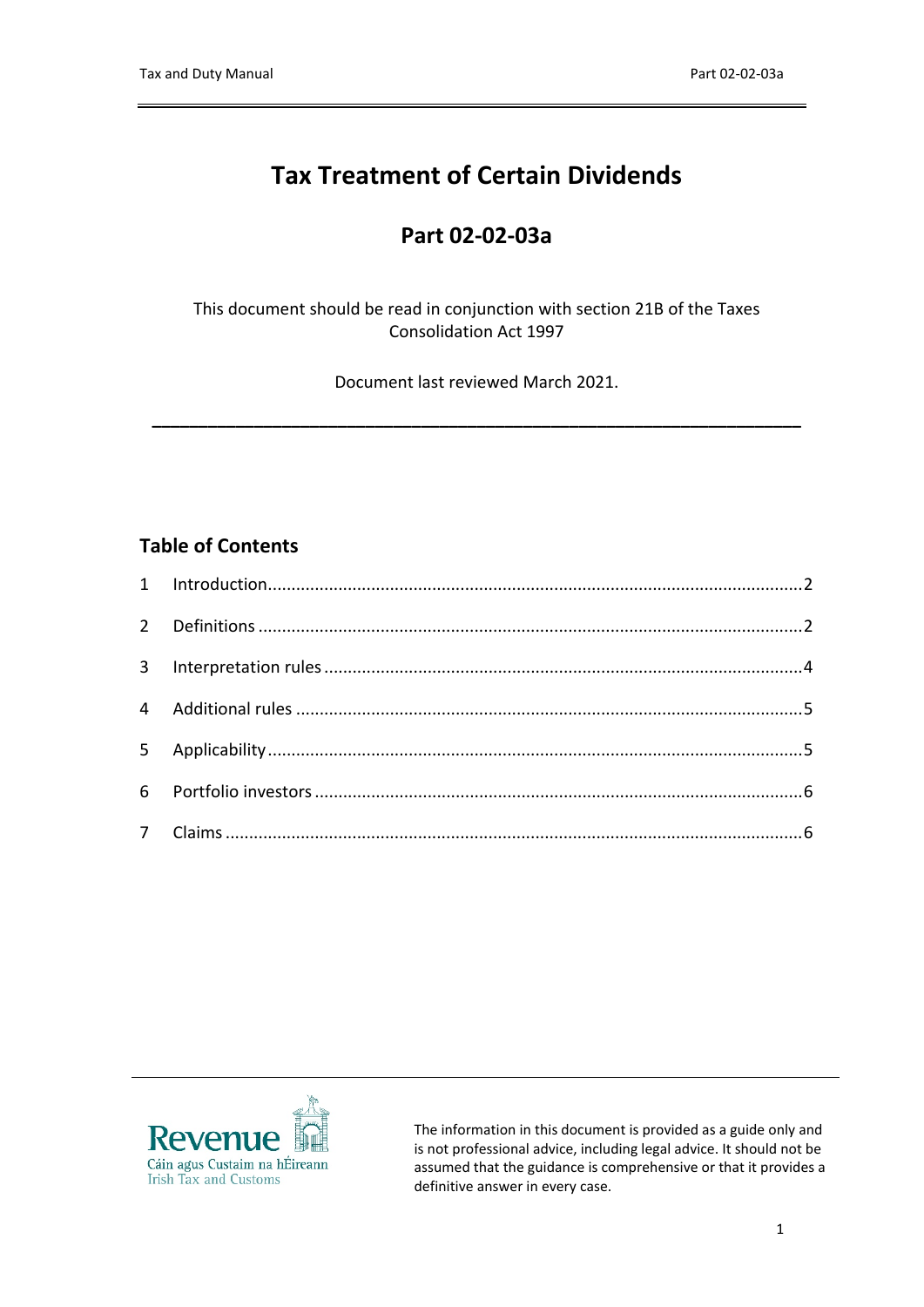## <span id="page-1-0"></span>1 Introduction

The purpose of this manual is to outline the corporation tax treatment of certain foreign dividends received by Irish resident companies as set out in section 21B TCA 1997.

This manual explains the circumstances and conditions that permit certain dividends received by an Irish resident company out of the trading profits of a non-resident company that is resident, in an EU Member State, in a country with which Ireland has a double tax treaty in force, in a country which Ireland has signed a double tax treaty which has yet to come into force, in a country which has ratified the Joint Council of Europe/OECD Convention on Mutual Assistance in Tax Matters or in a non-treaty country where the company is owned directly or indirectly by a quoted company, to be charged to tax at the 12.5% rate of corporation instead of the 25% rate. Trading profits of nonresident companies are allowed to pass up through tiers of companies by way of dividend payments so that, when ultimately paid to a company within the charge to corporation tax in the State, that company will be taxed on the dividends received by it at 12.5%. Where dividends do not qualify to be charged at the 12.5% rate, they will continue to be charged at the 25% rate.

This manual sets out--

- a) The nature of dividends that qualify and the conditions that must be satisfied;
- b) The rules for identifying the underlying trading profits out of which dividends are paid for the purpose of determining the rate of tax to be applied to those dividends;
- c) The conditions that allow the full amount of a dividend received by a company to be charged at the 12.5 % rate, notwithstanding that a part of the dividend may not be paid out of trading profits; and
- d) Special rules that apply in the case of companies that are portfolio investors.

#### <span id="page-1-1"></span>2 Definitions

"Profits" of a company for a period is defined as the profits of the company according to its Profit and Loss Account or Income Statement for the period. A Profit and Loss Account is likely to be relevant where the company's accounts are prepared under local generally accepted accounting principles. Where a company uses International Financial Reporting Standards ("IFRS") in the preparation of its accounts, the profits will appear in the Income Statement that, under IFRS, is the equivalent of the Profit and Loss Account.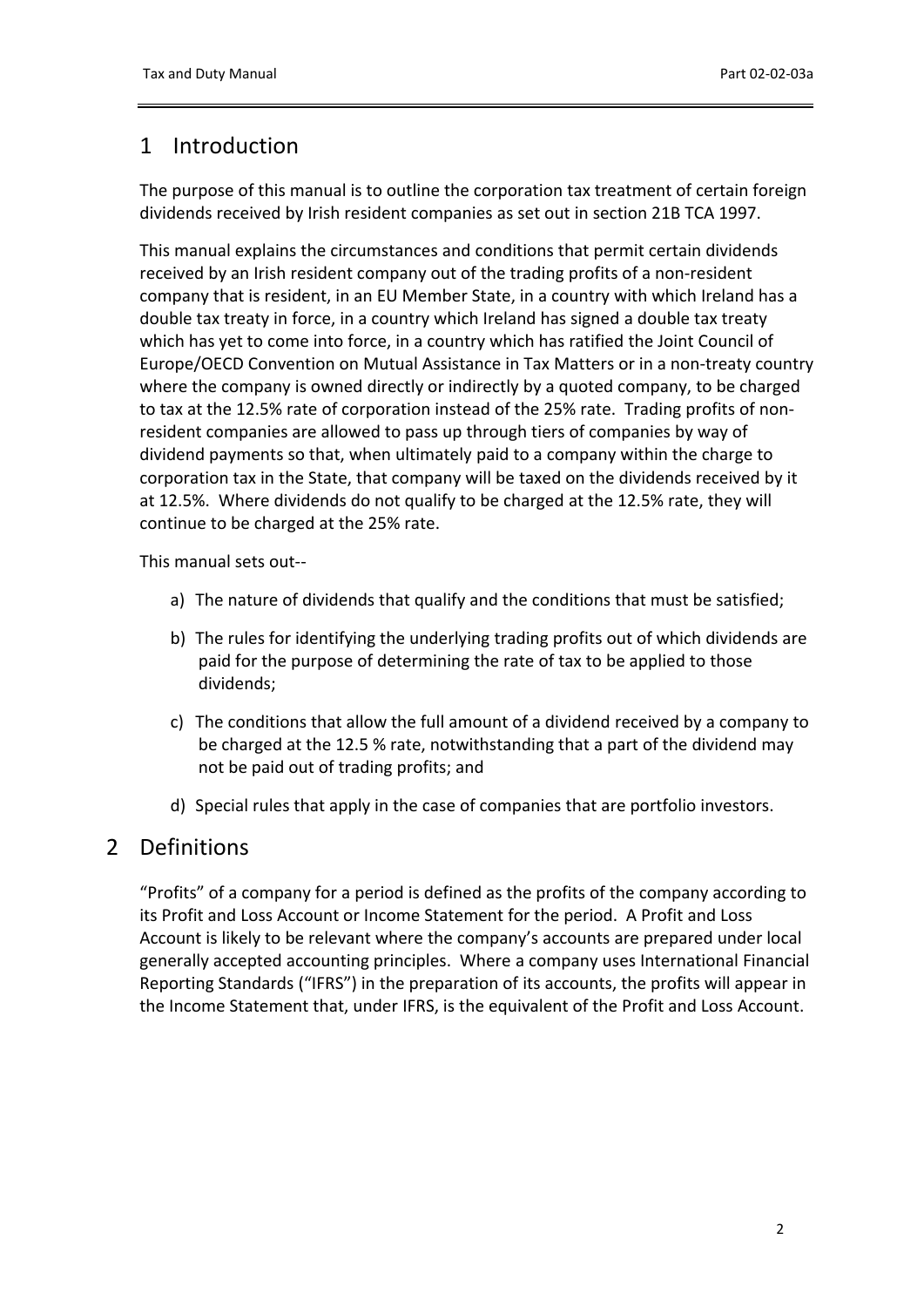Where a company is required to present a Profit and Loss Account or Income Statement to its shareholders at its AGM, the profits are to be taken as the profits after taxation according to that Profit and Loss Account or Income Statement.

Where the company is not required to present its Profit and Loss Account or Income Statement at its AGM, the profits are to be taken as the profits after taxation according to the Profit and Loss Account, or Income Statement, prepared by the company based on an accounting framework that is recognised where the company is incorporated, is generally accepted as presenting a fair view of the profits of the period concerned.

"Relevant territory" is defined as an EU Member State, a country, not being an EU Member State, with which either Ireland has a double tax treaty in force or with which Ireland has signed a double tax treaty which has yet to come into force or a country, not being one of the foregoing, which has ratified the Convention on Mutual Assistance in Tax Matters (referred to in section 826(1C)). It includes the State. The inclusion of the State is relevant where a dividend is paid by an Irish company to its parent company in a Member State or a country with which Ireland has a tax treaty and is then paid on as a dividend to that company's parent in the State.

"Trading profits" means the aggregate of the following two amounts -

The first amount is the proportion of the company's profits that arise from trading. This is so much of the profits of the company as are, on a just and reasonable basis, attributable to the carrying on of a trade by the company.

The second amount is so much of the profits of the company as are attributable to the amount of dividends received by the company that are treated as trading profits of the company. This will be an "after tax" amount. These are dividends received by the company out of trading profits of other companies in relevant territories.

Trading profits do not include amounts attributable to the profits of an excepted trade within the meaning of section 21A, or to dividends paid out of such profits. An excepted trade is a trade of dealing in or developing land, a trade of working minerals or a trade consisting of petroleum activities. The profits of such a trade are subject to tax at the 25% corporation tax rate. Dividends paid out of the profits of those activities should also be subject to tax at that rate.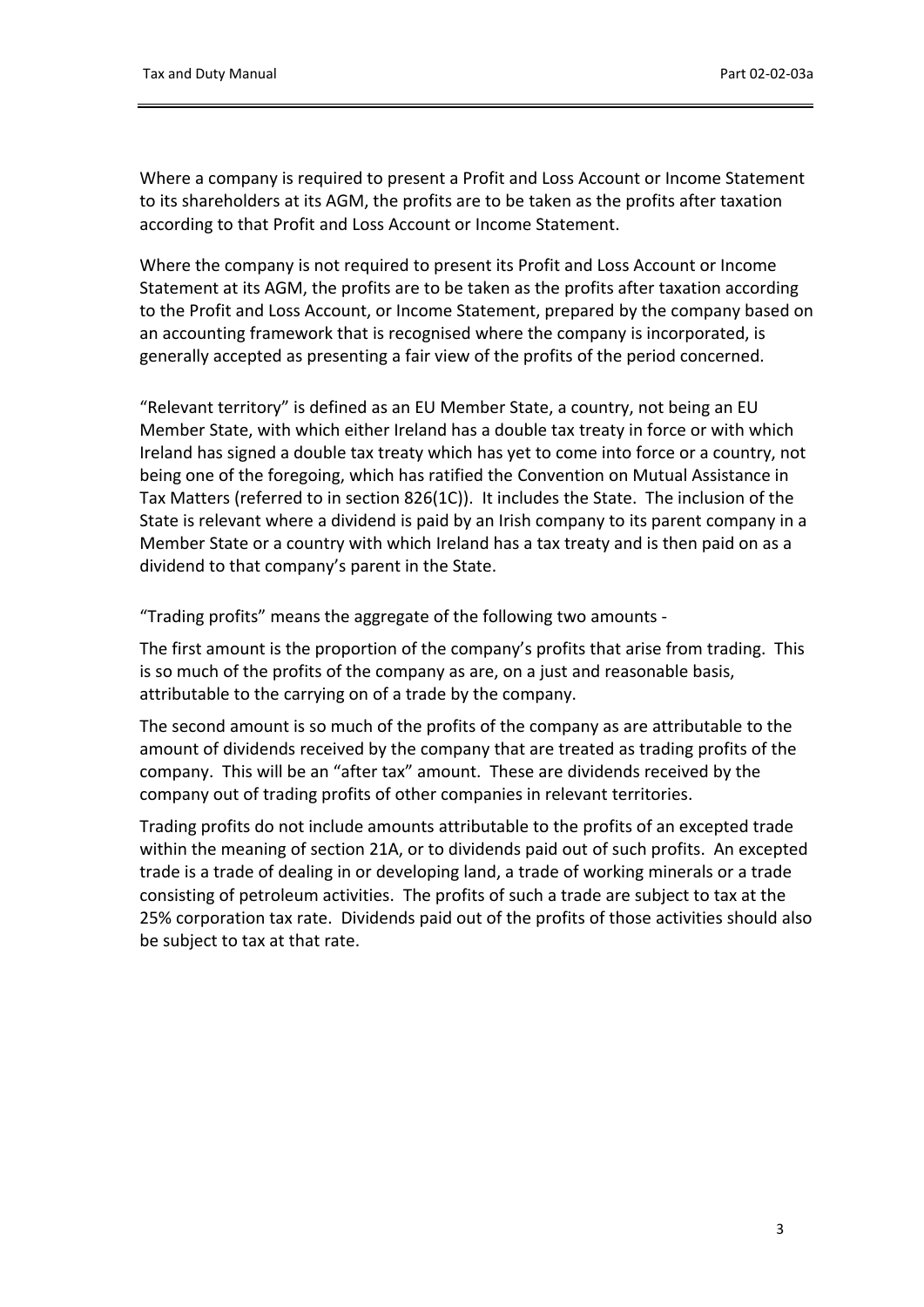### <span id="page-3-0"></span>3 Interpretation rules

The references in the section to companies by which dividends are paid refer only to companies that are resident in relevant territories or companies, the principal class of shares of which, or where the company is a 75% subsidiary of another company, the principal class of shares of that other company, are substantially and regularly traded on a recognised stock exchange. Refer to Tax and Duty Manual [Part](https://www.revenue.ie/en/tax-professionals/tdm/income-tax-capital-gains-tax-corporation-tax/part-04/04-02-03.pdf) [04-02-03](https://www.revenue.ie/en/tax-professionals/tdm/income-tax-capital-gains-tax-corporation-tax/part-04/04-02-03.pdf) for guidance on the meaning of the term recognised stock exchange.

A company is a 75% subsidiary company of another company, if and so long, as a minimum of 75% of the ordinary share capital of that company is owned by a company that is quoted on a recognised stock exchange. The provisions of sections 412 to 418 apply for the purpose of determining whether a company is a 75% subsidiary of another company*.*

In circumstances where, as part of a joint venture, a company is wholly owned by two companies which are both quoted on a recognised stock exchange, and the company is not a 75% subsidiary of either company, Revenue is prepared to accept that it may be regarded as a company for the purposes of this section. In such a case, sections 412 to 418 will apply with necessary modifications.

A dividend received by the company that is paid out of trading profits of another company will be treated as being received out of trading profits. The same will apply to a dividend that is paid out of income of a company that is treated under the section as trading profits. This includes income that consists of a dividend received by a company out of the trading profits of another company and which is paid on as a dividend to a third company.

Dividends are treated as paid out of profits of a period, as set out below. There are three scenarios:

- a. If the dividend is paid for a specified period, the dividend will be treated as paid out of the profits of that period,
- b. If the dividend is not paid for a specified period but out of specified profits, the dividend will be treated as being paid out of the period in which those profits arose,
- c. If the dividend is neither paid for a specified period, nor out of specified profits, the dividend will be treated as paid out of profits of the last period for which accounts of the company were made up that ended before the payment of the dividend.

Rules are provided for a situation where a dividend that is treated as paid for a particular period exceeds the distributable profits for that period. The rules provide that where, in the case of a period identified in paragraphs (a), (b) or (c) as the period for which a dividend is paid, the total dividend exceeds the profits available for distribution, the excess is to be treated as paid out of the profits of the company for the immediately preceding period (or so much of those profits as have not already been distributed, or treated as distributed). A dividend paid that exceeds distributable profits can be brought back through years in this manner to determine the period that it is to be treated as paid for.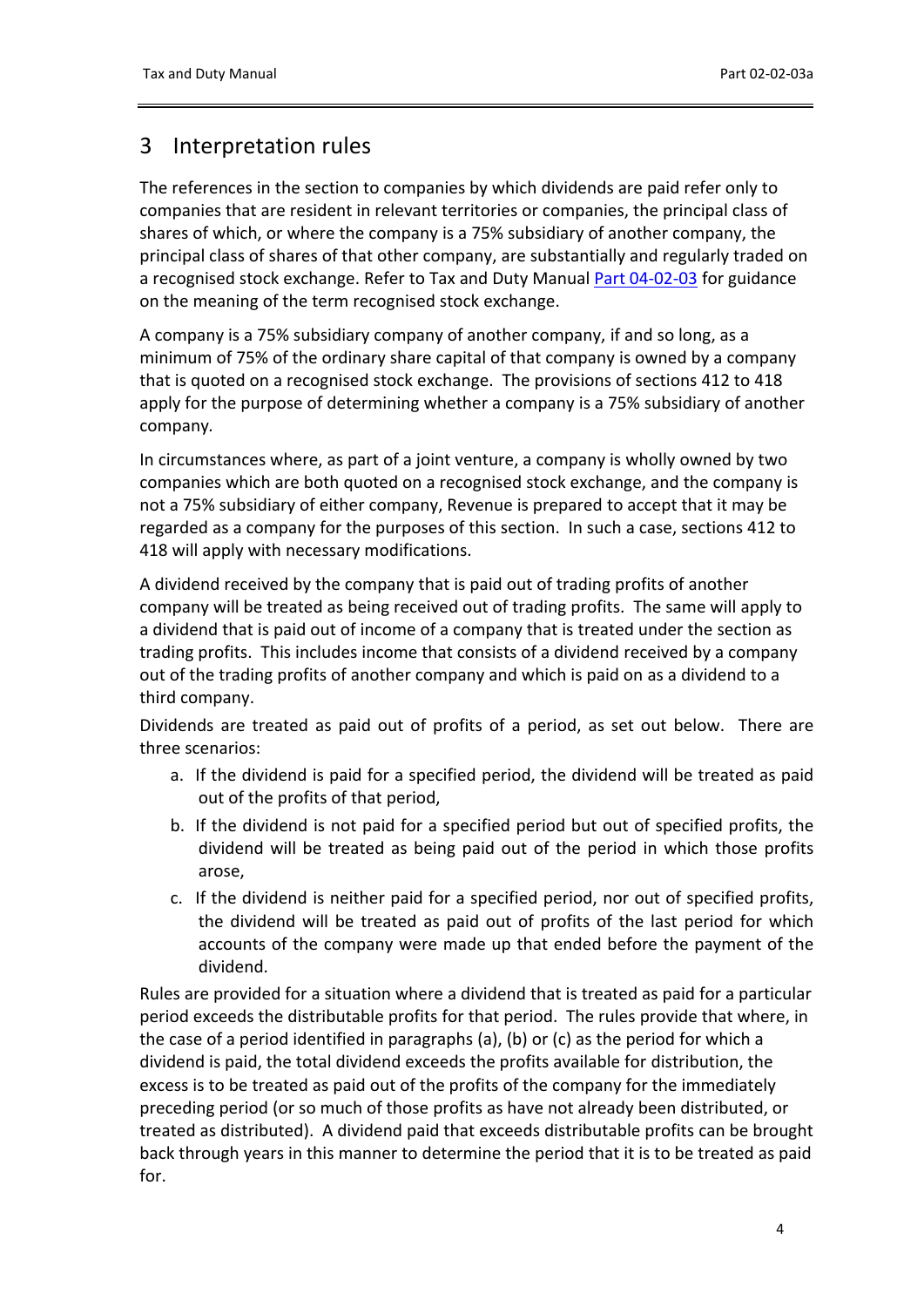# <span id="page-4-0"></span>4 Additional rules

Certain rules apply to determine the appropriate proportion of a dividend that is treated as paid out of trading profits. Where the dividend is paid out of specified profits, the proportion of the dividend chargeable at 12.5% is equal to the proportion of the trading profits included in the specified profits. Where the dividend is not paid out of specified profits of a period, the proportion of the dividend chargeable at 12.5% is equal to the proportion of the trading profits included in the total profits for the period out of which the dividend is paid.

In certain cases, a dividend paid by a company for a period can be treated as being paid out of trading income notwithstanding that some of it may be paid out of other income of the company, including non-trading income and dividends received by it from companies that are not resident in a relevant territory. This will apply where certain profits and assets conditions are met.

The **profits condition** requires that not less than 75% of the total profits of the dividend paying company must consist of trading profits. It should be noted that this 75% test can be met by the company's own trading profits or by a combination of such profits and dividends, received by that company from companies resident in relevant territories out of trading profits of those companies, that are treated as trading profits of the dividend paying company.

The **asset condition** requires that a minimum of 75% of the assets of the dividend receiving company and all companies of which it is a parent (with a holding threshold of 5% applying for this purpose in accordance with **section 626B)** are trading assets. In calculating whether this condition is met, no account is to be taken of assets of any of those companies which consist of shares held by it in another of those companies or loans made by one of those companies to another of those companies.

Once the 75% income and asset tests are met, the dividends will qualify to be taxed at the 12.5% rate irrespective of the source of the dividends.

# <span id="page-4-1"></span>5 Applicability

The section applies where a company receives a dividend chargeable to tax under Case III of Schedule D and the dividend is paid to it by another company out of its trading profits. A dividend is chargeable under Case III where it is received from a non-resident company. A dividend received from an Irish resident company is not chargeable under Case III but is regarded as franked investment income and is exempt from further tax in the hands of the receiving company.